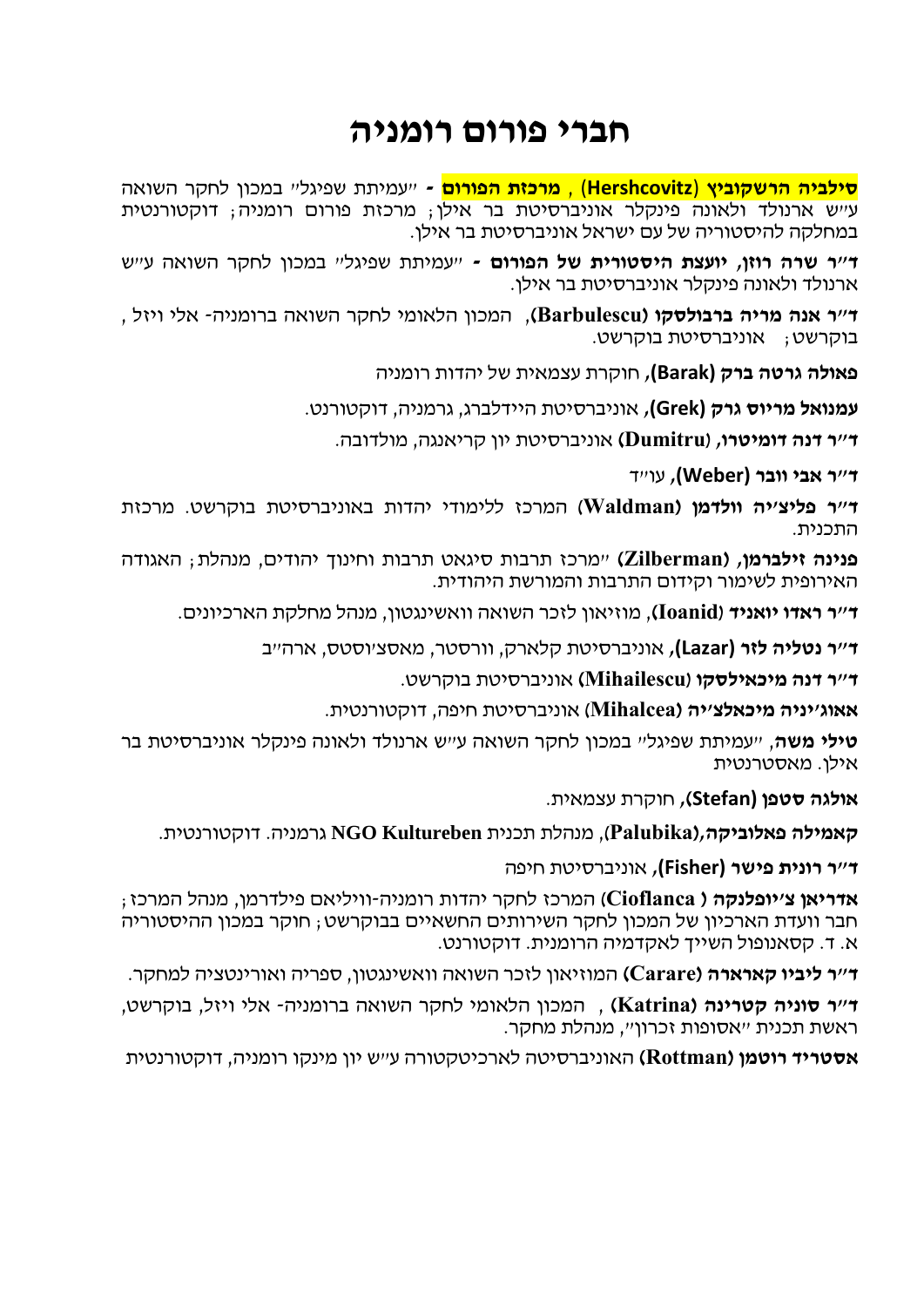#### **מי אנחנו?**







































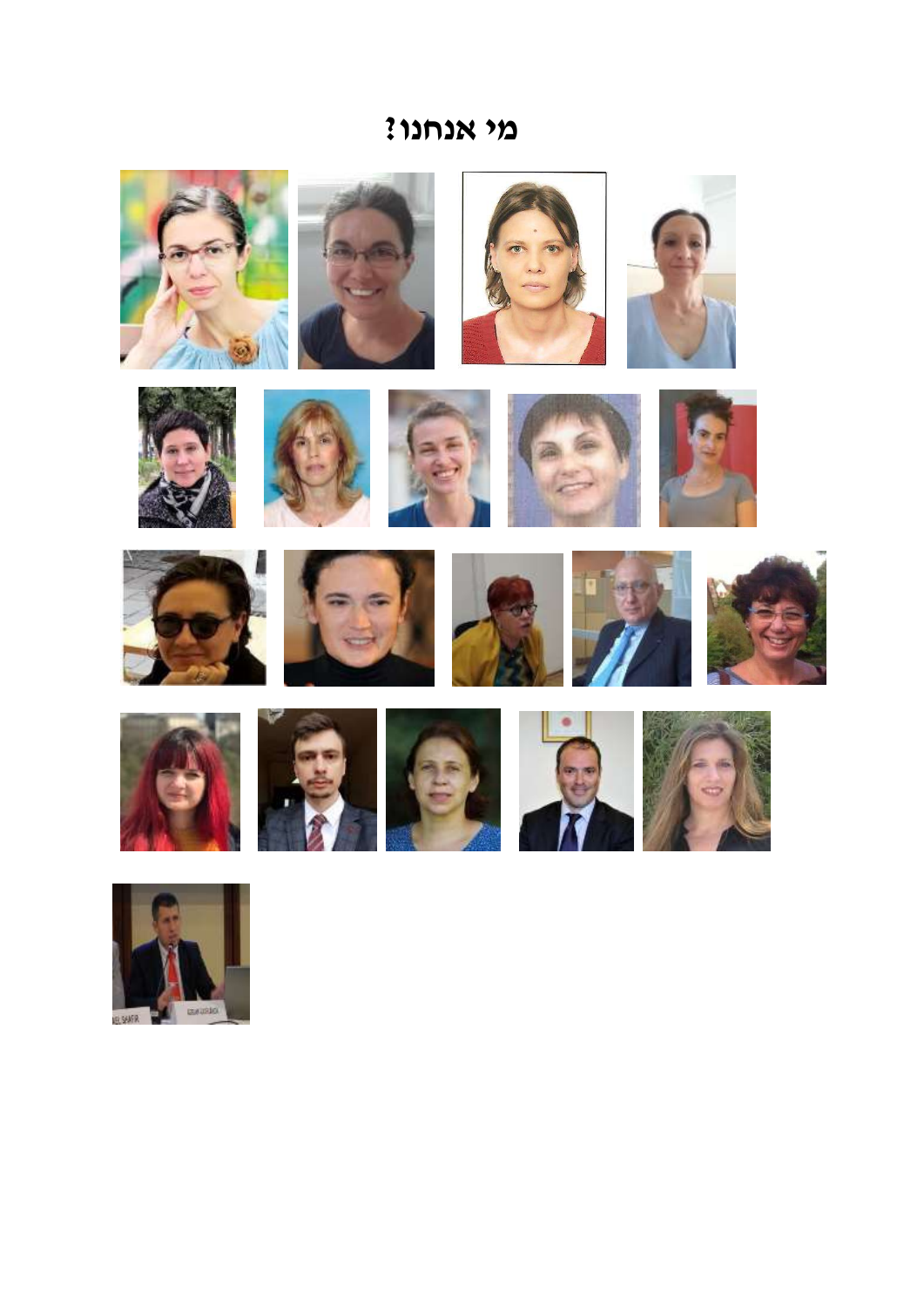#### **Paula-Greta Barak**



**Paula-Greta Barak** holds a BA and MA in Comparative Literature and Jewish Studies awarded by Babes-Bolyai University, Cluj-Napoca, Romania, and a second MA in Israel Studies, from the University of Haifa. She received the Israel Foreign Affairs Scholarship for the summer Hebrew Ulpan (2015) and a second grant for 8 months' enrollment in the Israel Studies MA Program, at the University of Haifa (2016-2017).

Both her BA and MA thesis dealt with Holocaust and its memory representations in literature. Part of her BA thesis was published as an article in *Studia Judaica*, 2015 (English): "The Identity Construct Between Fiction and History in Amos Oz's Tale of Love and Darkness". Other academic publications: "The Image of Bukovina in Aharon Appelfeld's writing. Specters of marginality", *Studia Judaica*, 2017 (English; "Nava Semel, a Voice of Holocaust Memory and Commemoration. In memoriam", in *Trenul Nostru*, 2017 (Romanian).

She worked as a researcher at Hashava (The Company for Location and Restitution of Holocaust Victims' Assets), where she engaged among other things, in historical, genealogical and archival research about Holocaust victims in Northern Romania. She was an active contributor to The Remembrance Museum/The Virtual Museum of the Holocaust in Northern Transylvania of Babeș-Bolyai University, interviewing Holocaust survivors from Northern Transylvania and cataloguing documents for the museum exhibition. After relocating to Israel, she continued to work as an independent researcher in the field of Romanian Jewry. She also held a position as paralegal in a lawyer office, conducting historical research and giving her expertise on the Holocaust in Romania – mainly for legal support of Holocaust survivors' compensation claims, from Germany and Romania.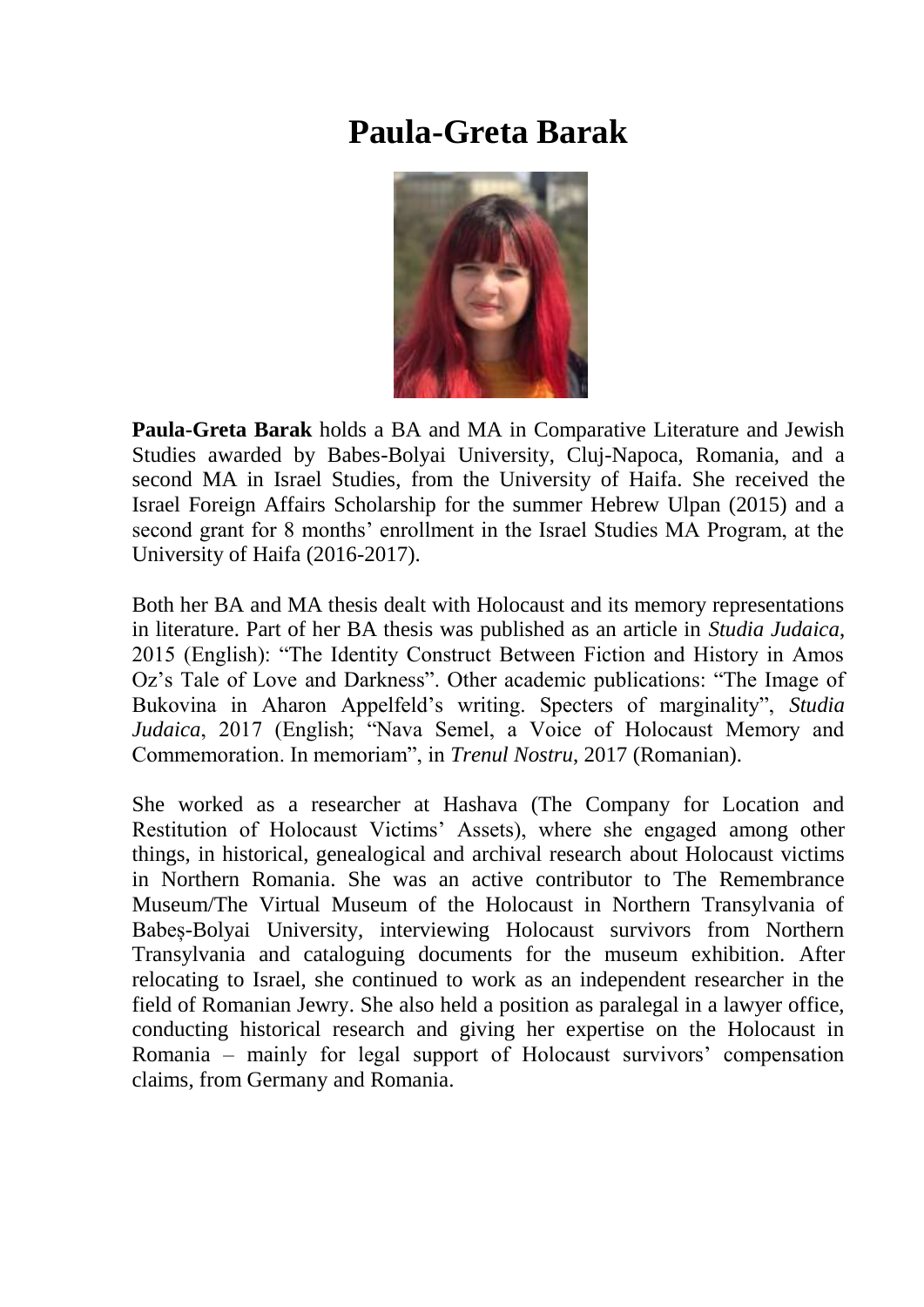## **Dr. Ana Bărbulescu**



**Dr. Ana Bărbulescu** holds a PhD in sociology, is a researcher at INSHR-EW, Bucharest, and an associate professor at the University of Bucharest. She works on topics related to the social history of Transnistria ghettos, forced labor of the Romanian Jews during the Holocaust, antisemitism in interwar Romania, Holocaust memory in post-communist Romania.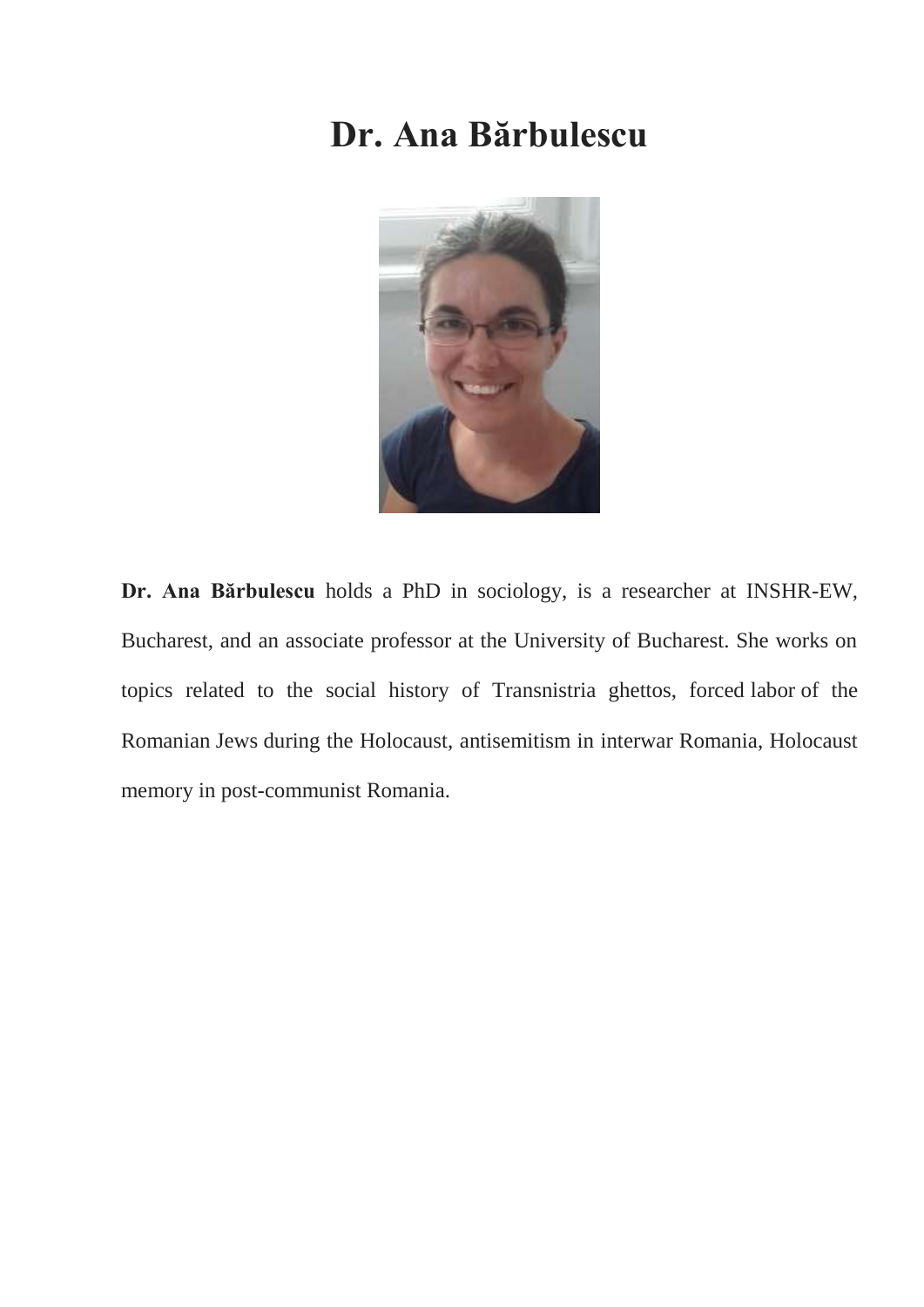# **Dr. Sonia Catrina**



**Dr. Sonia Catrina** is a cultural studies scholar interested in heritage-making and memory-work, in relation to authorized institutions to it, but also to access and expression by minority groups. Her research focuses on nationalism, ethnicity and identity, collective memory, anti-Semitism and the Holocaust. Since 2015, she has been specializing in the field of the Holocaust studies, Genocide, and Memory **Studies** 

The way in which the past is reconstructed through memory is another major interest of CATRINA's research as seen through her study "Voicing the death of Jews from Northern Transylvania through heritage and its social appropriation". More recently, she participated as a research project manager in the competition for "young research teams", with the research proposal "Coming to Terms with National History and Participation in Contemporary Memorialisation of the Holocaust in Central and Eastern European Post-communist Countries", which received financial support from the UEFISCDI – the Executive Unit for Financing Higher Education, Research, Development and Innovation.

As a research director of the "Holocaust Memoryscapes" Project [\(https://www.inshr-ew.ro/portfolio-item/holocaust-memoryscapes/\)](https://www.inshr-ew.ro/portfolio-item/holocaust-memoryscapes/), she was the main organizer of an International colloquium on the "Contemporary Memorialisation of the Holocaust in Central and Eastern European Countries" [\(https://www.inshr-ew.ro/call-for-papers-international-colloquium/\)](https://www.inshr-ew.ro/call-for-papers-international-colloquium/).

By focusing on perceptions regarding the foundation in Bucharest of two National Museums, one of the Jewish History and the Holocaust, the other of Communism, she examined the spatialities of traumatic memory reflecting a multidirectional exchange and critical encounter in a paper entitled "The legacies of difficult pasts in Post-communist Romania: Spatialities of traumatic memory, (dis)connected politics of memory and anti-Semitic social attitudes.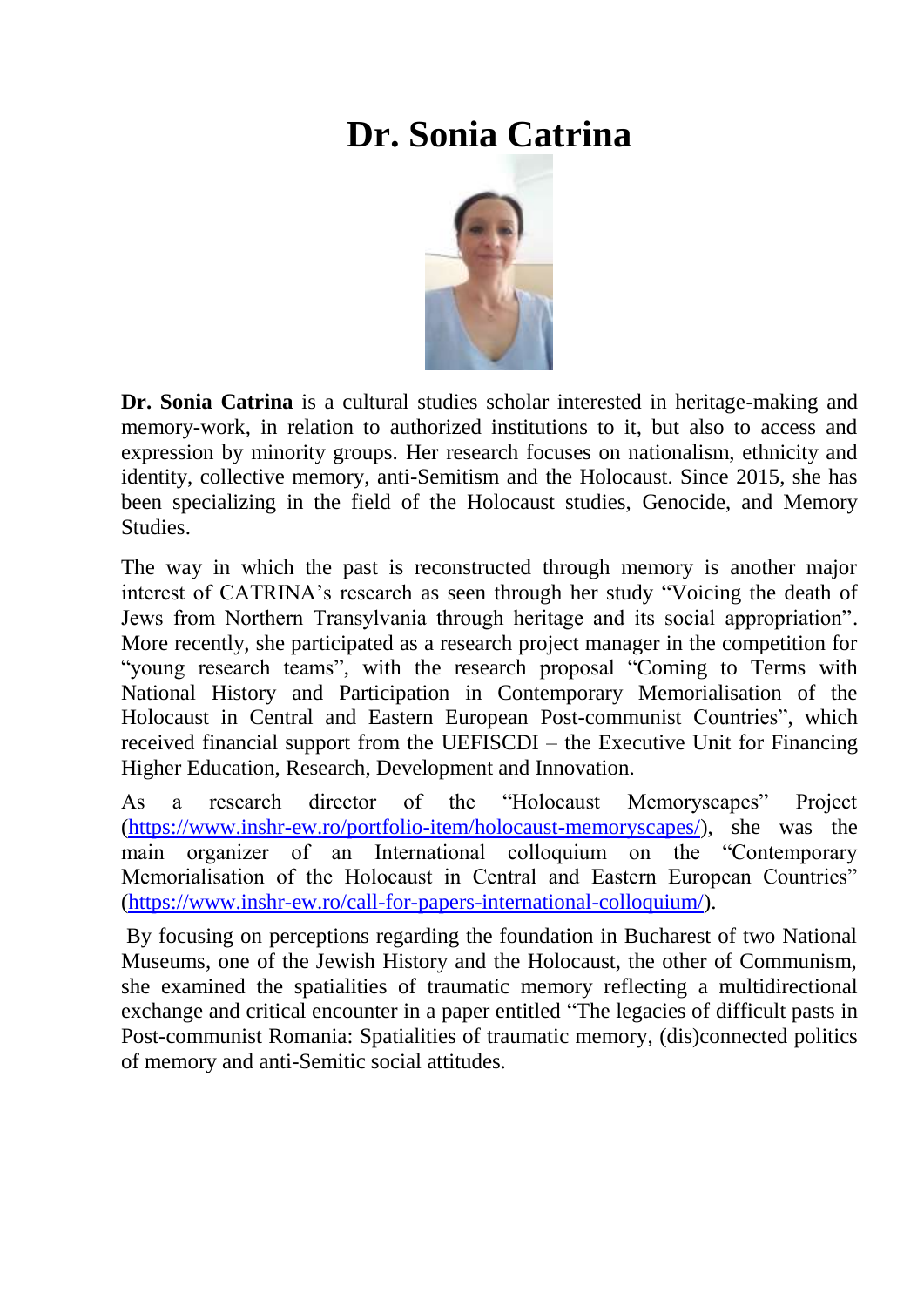# **Adrian Cioflâncă**



**Adrian Cioflâncă** is a PhD candidate in History. He is the Director of the Center for the Study of Jewish History in Romania and a member of the Collegium of the National Council for the Study of the Securitate Archives. He is a researcher with the "A. D. Xenopol" Institute of History (belonging to the Romanian Academy).

He was a member of the International Commission on the Holocaust in Romania (2003-2004) and expert in The Presidential Commission for the Analysis of the Communist Dictatorship in Romania (2006), co-author of the Final Reports of the two commissions. Since 2005, he is a member of the Romanian Delegation to the International Holocaust Remembrance Alliance. He is a Tziporah Wiesel Fellow of the United States Holocaust Memorial Museum in Washington (2009). Between 2010 - 2012, he was the Director of a department in the Institute for the Investigation of the Communist Crimes and the Memory of the Romanian Exile. Adrian Cioflâncă edited, in collaboration, seven volumes. He also authored studies in fields like the history of the Holocaust, history of communism, political violence, cultural history, the theory of history.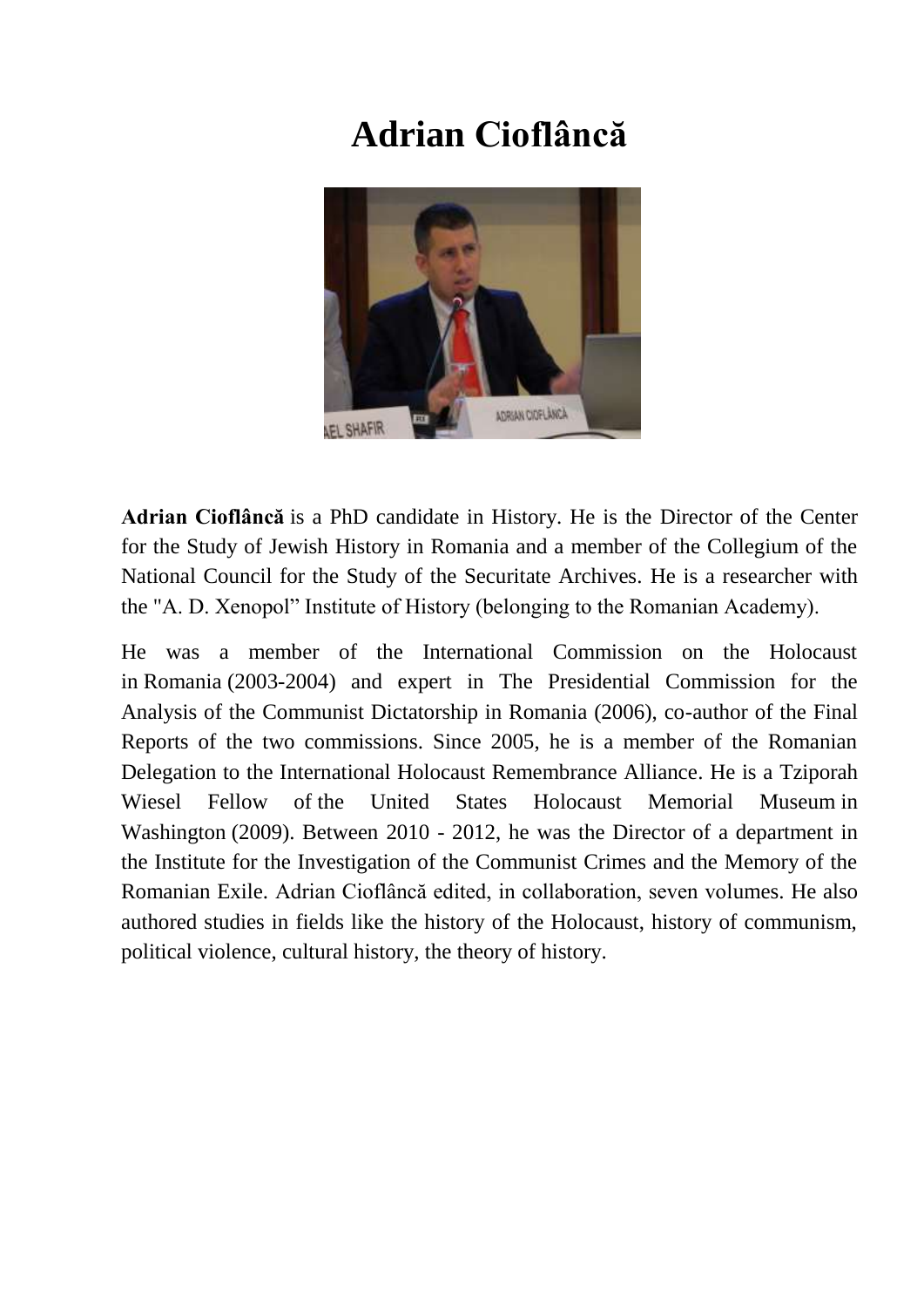#### **Prof. Diana Dumitru**



**Prof. Diana Dumitru** is an Associate Professor of History at Ion Creangă State University of Moldova. Her fields of expertise include the Holocaust in Romania, Jewish-gentile relations, and postwar trials. She is currently working on a book about Jewish life in Moldova after the Holocaust.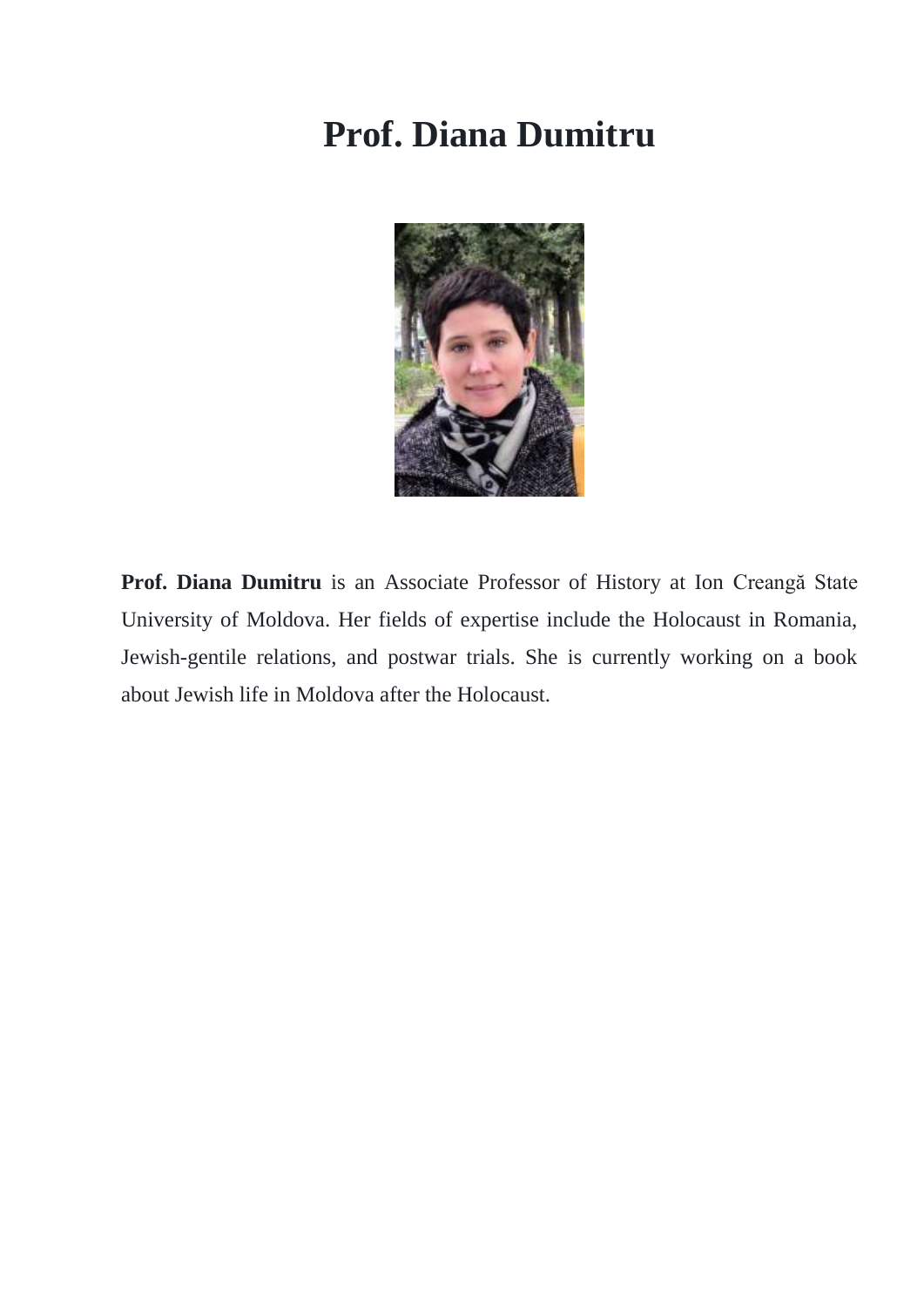## **Dr. Ronit Fisher**



**Dr. Ronit Fisher** was born in Israel, to Holocaust survivor parents. Since 2010 she teaches courses about the Holocaust for MA students, at the department of Jewish History at the University of Haifa.

Since mid-2013 she also works as a "Historian-Consultant" specialist for the history of Romania Jewry during the Holocaust at the legal division of the Authority for the Holocaust survivors' rights, at the Israeli Ministry of Finance. In the past she was the Academic coordinator of the Research Center of the history of Romanian Jewry at the Hebrew University, the **Dean of Students** at the Academic Yzreel Valley College (2006 – 2008), and the Director of the Haifa's branch of the Society for Protection of Nature in Israel (NGO), (2004-2006).

Dr. Fisher has published numerous publications, books and articles, about the Holocaust with emphasis on the fate of Romanian Jewry. She has lectured at symposia and conference on the Holocaust in Israel and abroad.

Dr. Fisher will continue her studies of the history of the Jews of Czernowitz during the Holocaust and of love and marriage during the Holocaust.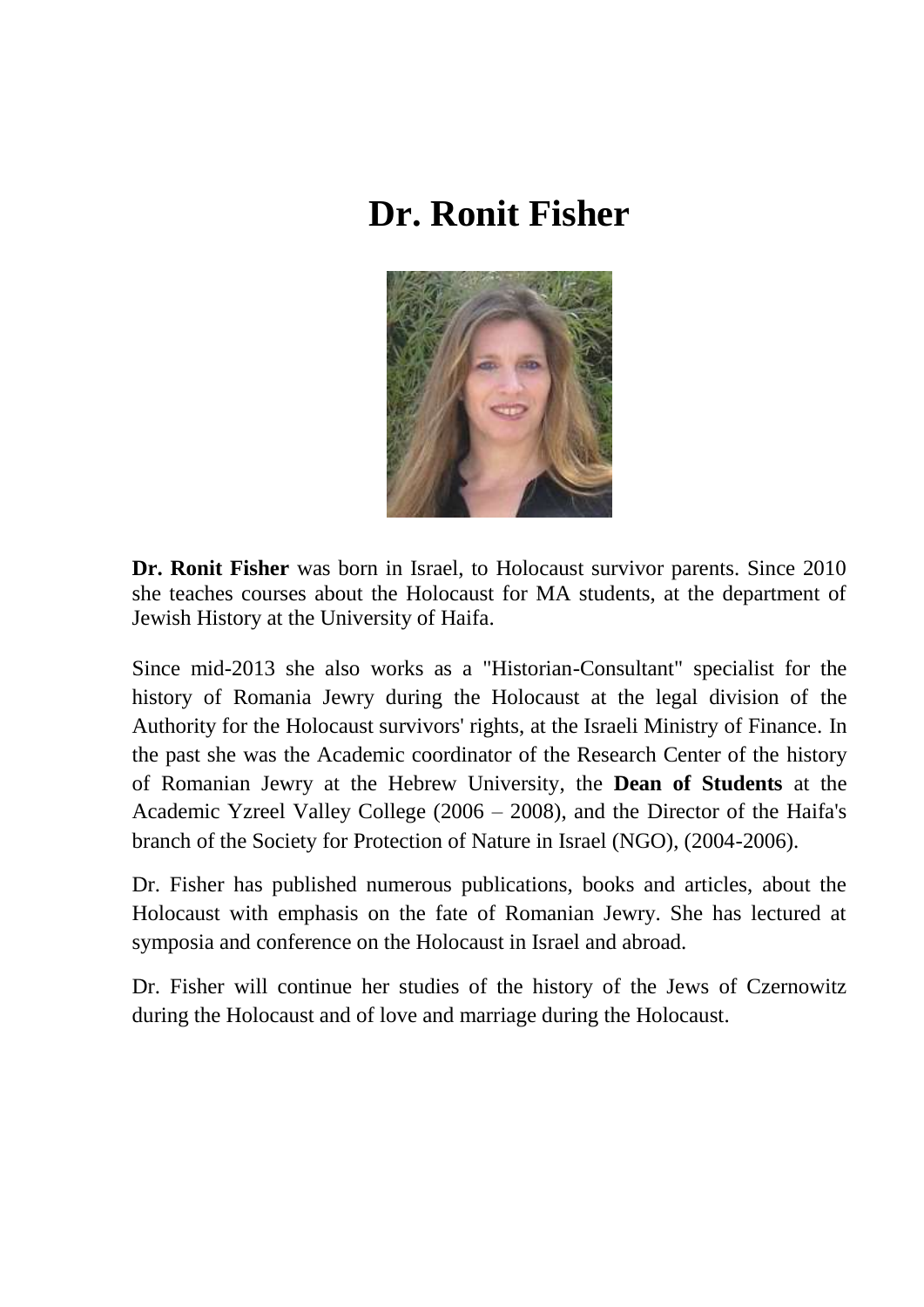#### **Emanuel – Marius Grec**



**Emanuel – Marius Grec** is a PhD candidate in history at the University of Heidelberg, Germany. His interests include transitional justice and Jewish memory in postwar Romania, trials of Holocaust perpetrators, collaboration during the war in Romanian-occupied lands, as well as the history of Jews in Western Romania. His PhD thesis deals with trials of war criminals and perpetrators in postwar Romania. He is funded in his research by Ernst Ludwig Ehrlich Studienwerk, the foundation for Jewish students and studies in the Republic of Germany. Having graduated from Vasile Goldis Western University in Arad, he also has an MA in Comparative History from Central European University and one in Jewish Civilizations from the Hochscule für Jüdische Studien in Heidelberg. He has also graduated from the One Year program in Jewish Studies from Paideia – The European Institute for Jewish Studies in Sweden. His publications include articles and pieces on the People's Tribunals in Romania, the Jewish life of Arad in the 1930s, the role of Mihail Sebastian in Romanian literature and history, as well as the rise in antisemitism in modern Romania. Emanuel-Marius Crec is a member of the Center for Jewish Studies in Arad, Romania since 2010.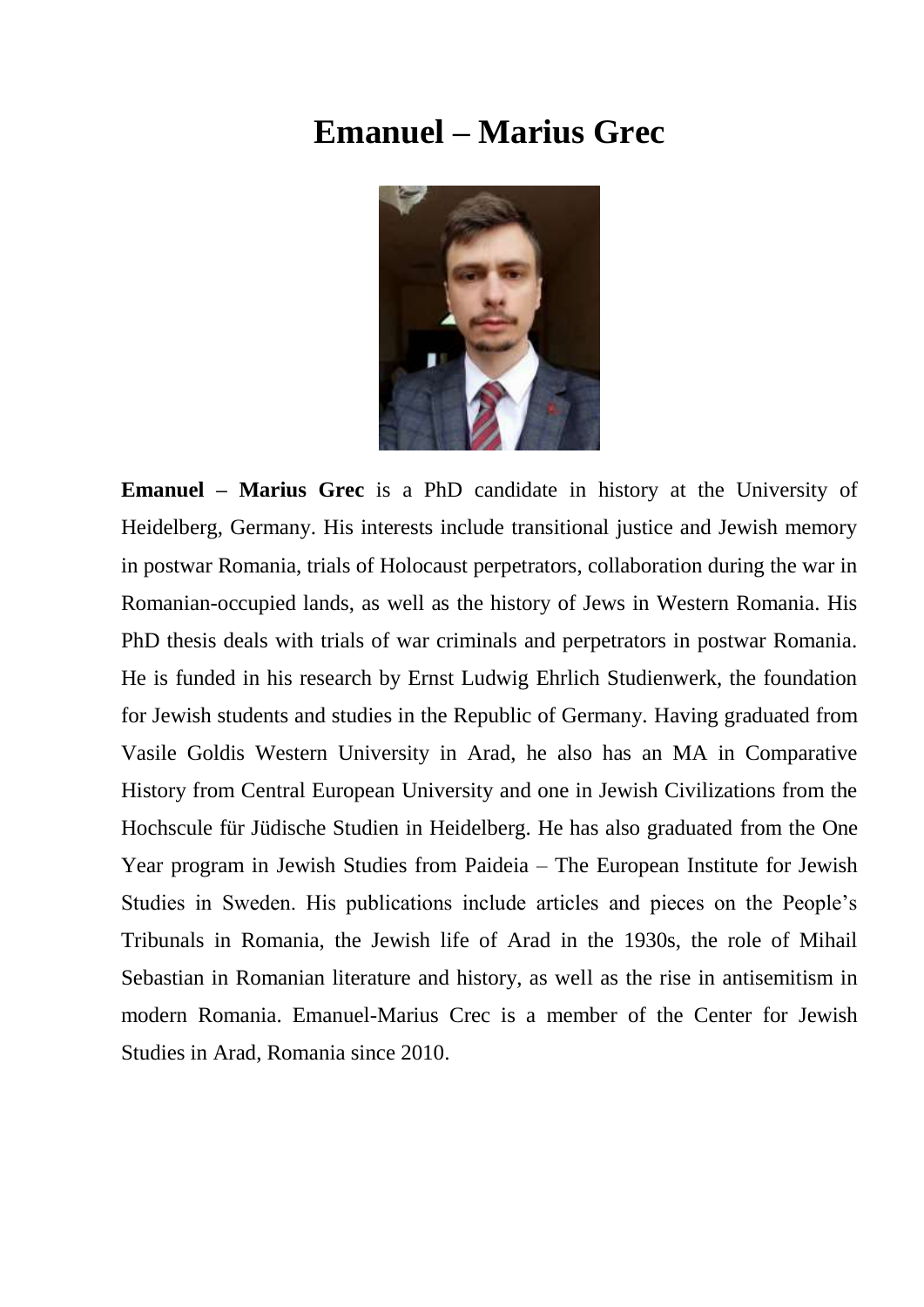# **Sylvia Hershcovitz**



**Sylvia Hershcovitz** is a PhD candidate in the Israel and Golda Koschitsky Department of Jewish History and Contemporary Jewry at Bar Ilan University, and is writing under the supervision of Prof. Moshe Rosman. She is also the coordinator of the Institute's "Rumania Forum".

Her research is about the missing link: The Jewish Women and their Organizations in Romania during the First Part of the  $20<sup>th</sup>$  Century. She concentrates on the daily life of these women, their identity, activities and their unique contribution to the women and children's lives during this period of time in Romania. In addition, the research illuminates the role of Jewish women role as part of the Zionist movement and their participation in the Nation building process.

The dissertation also includes the challenges the women met while trying to carry on their activities during the Holocaust in Romania and the part they took in rescuing thousands of children and orphans including the Transnistria orphans.

**Research**: As a Spiegel fellow, she will look into the activities of Wizo Romania and the Jewish Center for the Protection of Mother and Child which operated during the war and the Holocaust in Romania.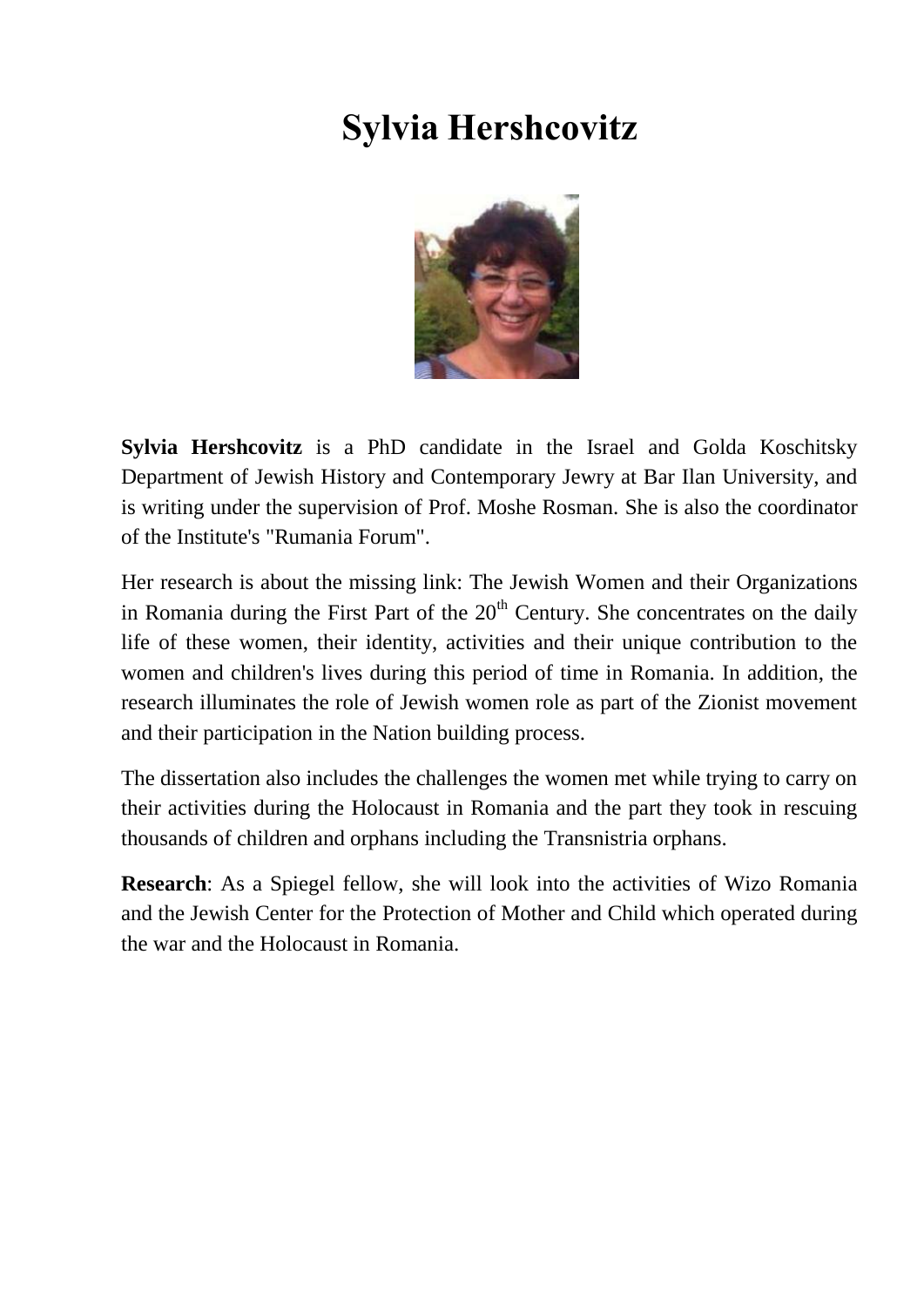#### **Dr. Radu Ioanid**



**Dr. Radu Ioanid** is the Romanian Ambassador to Israel and was the Director of the US Holocaust Memorial Museum's International Archival Programs Division and the author of several books on Romanian history and the Holocaust, including *The Holocaust in Romania* and *The Ransom of the Jews: The Story of the Extraordinary Secret Bargain Between Romania and Israel*. He earned his first doctorate at the University of Cluj, Romania, and his second doctorate at École des Hautes Études en Sciences Sociales, Paris, France. From 2018 to present he is an Associate Professor at Political Science Department, University of Cluj. From 2003 to 2004 he served as the Vice-President for the International Commission for the Study of the Holocaust in Romania, chaired by Elie Wiesel. In 2006 Ioanid received the distinguished rank of Chevalier des Arts et des Lettres, conferred by the French Minister of Culture; promoted in 2014 Officier des Arts et des Lettres. He received the 2018 Independent Publisher Book Award, Europe- Best Regional Non-Fiction , GOLD (tie) for his book *The Iasi Pogrom, June-July 1941, A Photo Documentary from the Holocaust in Romania,* Indiana University Press, 2017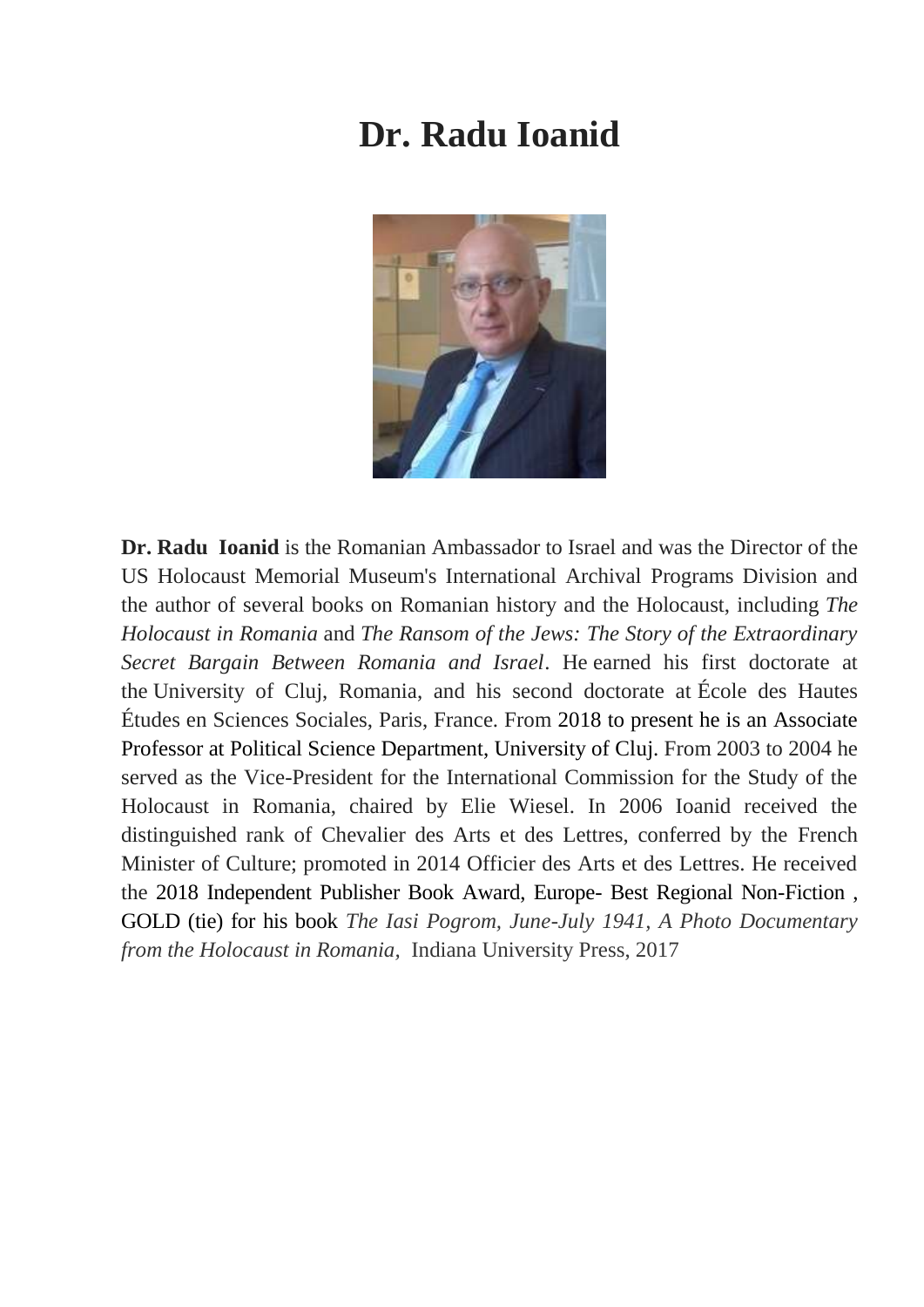#### **Natalya Lazar**



**Natalya Lazar** holds a doctorate in political science from Yuriy Fedkovych Chernivtsi National University in Ukraine. In addition, she is also receiving a second PhD from the Strassler Center for Holocaust and Genocide Studies at Clark University in Worcester, Massachusetts. Her dissertation is entitled "*Czernowitz Jews and the Holocaust: Interethnic Relations, Violence, and Survival in a Borderland City, 1940-1946*". She has been a recipient of several academic fellowships, including Saul Kagan Claims Fellowship for the Advanced Shoah Studies, the Black Sea Link Fellowship at the New Europe College (Bucharest, Romania), and VWS Fellowship in the Holocaust and Genocide Studies at the NIOD and Amsterdam University among others. Her research was supported by research grants from Foundation for Urban and Regional Studies at the University of Oxford (United Kingdom), Memorial Foundation for Jewish Culture, Sharon Abramson Research Grant of the Holocaust Educational Foundation of Northwestern University, and Hevrony Trust Fellowship at Clark University.

Natalya Lazar is a Program Manager of Initiative for Ukrainian-Jewish Shared History and the Holocaust in Ukraine at the Jack, Joseph and Morton Mandel Center for Advanced Holocaust Studies, United States Holocaust Memorial Museum (USHMM, Washington, DC). There, she is responsible for building scholarly programs that focus on the Holocaust as it occurred in Ukraine.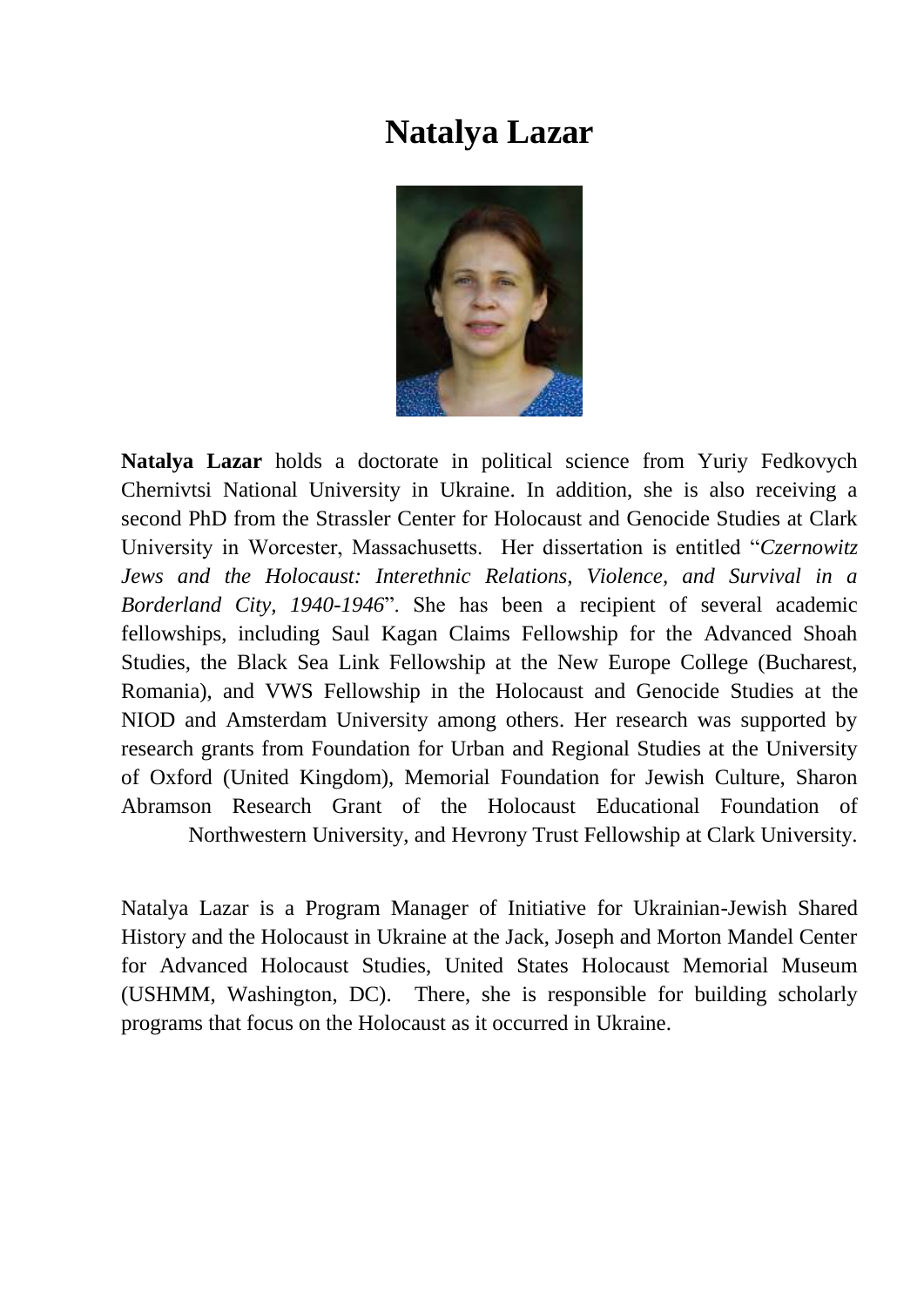## **Dana Mihăilescu**



**Dana Mihăilescu** is an Associate Professor of English/American Studies at the University of Bucharest. Her main research interests concern the Holocaust in Romania, especially child survivors' testimonies and (post)war identities; transcultural networks of resistance, aid, remembrance in the case of Romanian Jews affected by the Holocaust; the input of multiple testimonies by the same survivor on the memory of the Holocaust in Romania; Romanian Jewish Holocaust survivors and migration – reasons, challenges, legacies.

She has published numerous books and articles about various aspects of the Holocaust.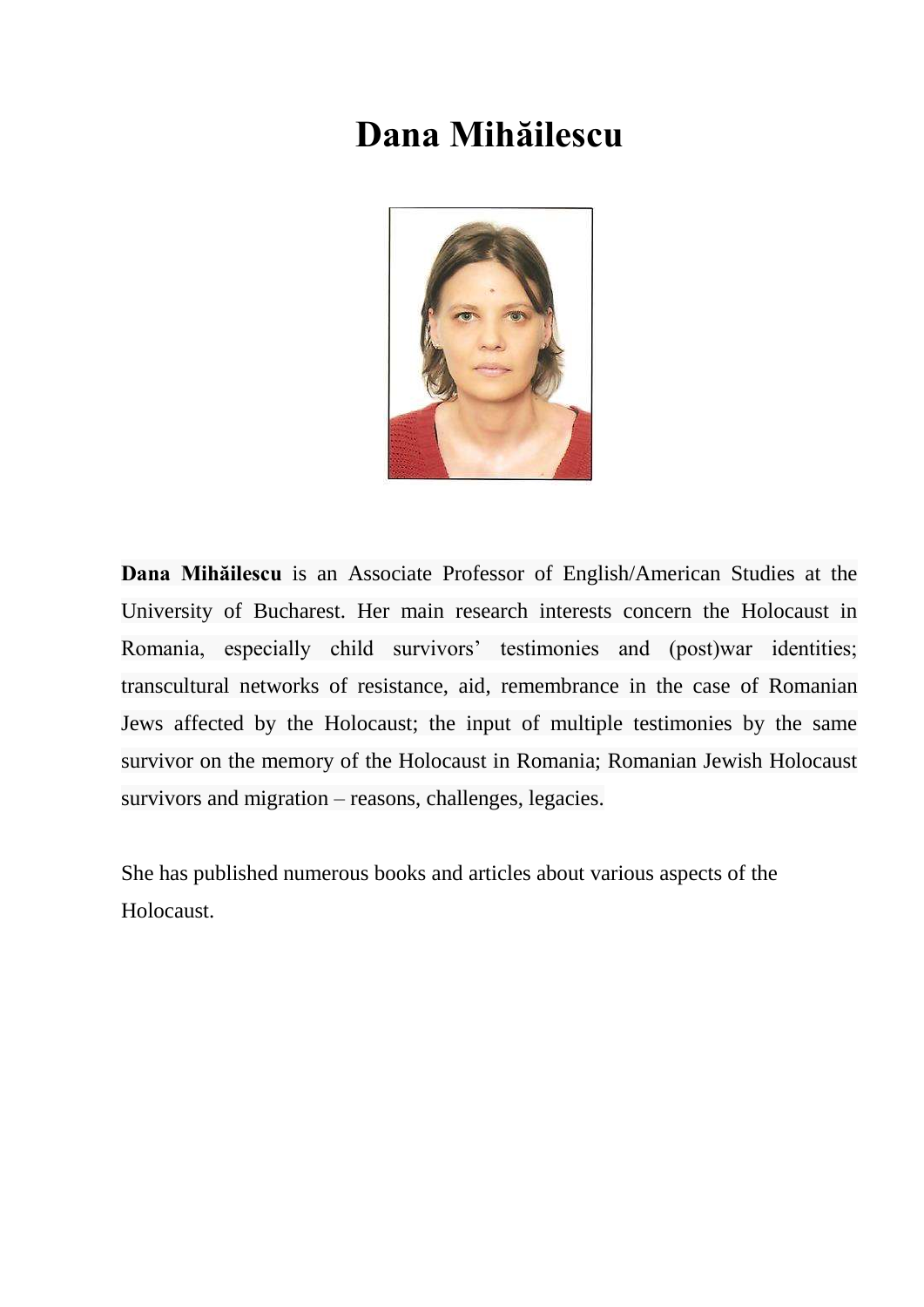#### **Eugenia Mihalcea**



**Eugenia Mihalcea** is a PhD candidate at the University of Haifa in the Department of General History. She is a graduate of the Weiss-Livnat International MA Program in Holocaust Studies at the University of Haifa. She also holds an MA diploma from the University of Bucharest and wrote her MA thesis about Children survivors of the Holocaust in Transnistria as a Visiting Research Fellow at The Hebrew University of Jerusalem.

She began her research about the Holocaust in Transnistria a few years ago at the "Elie Wiesel" National Institute for the Study of Holocaust in Romania as an intern. She continued this project in Israel at Yad Vashem where she had an internship. Prior to this she worked as a journalist for the main national newspapers in Bucharest, Romania.

She is writing her dissertation under the supervision of Prof. Stefan Ihrig on the topic of "(Re)constructing the history and memory of the Holocaust in Transnistria in Romania and Israel between 1945 and 1989". The aim of the project is to examine how the narratives about the Holocaust in Transnistria were constructed in Communist Romania and Israel between 1945 and 1989. The study of the official discourses and the contexts in which the narratives about the Holocaust in Transnistria evolved will analyze how and why the past is remembered in this way. The research will explain how the same history was used by different ideologies and what it was used for. For example: who profited from ignoring Romanian perpetrators and who pushed debates about Romanian responsibilities in the Holocaust.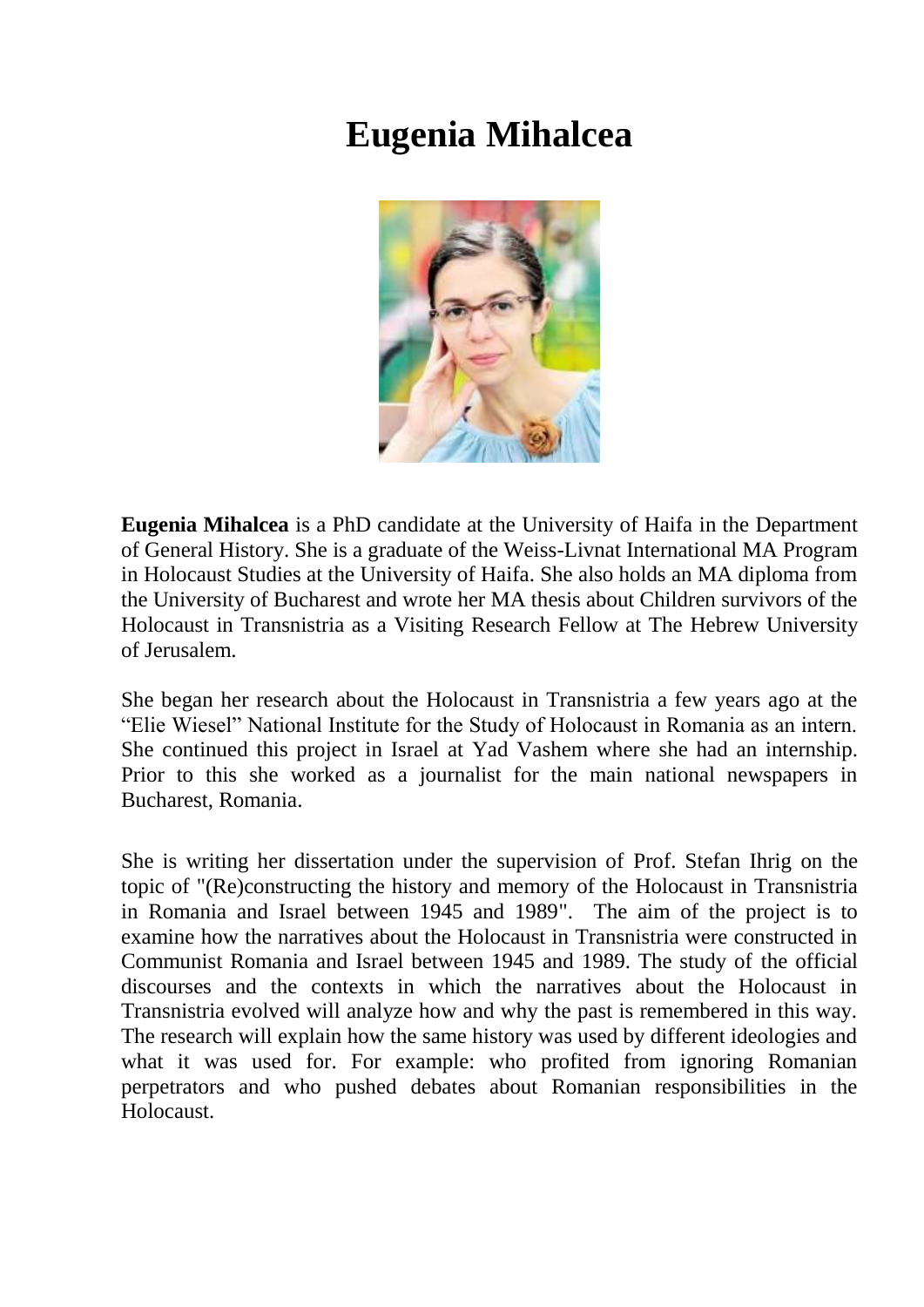## **Tilly Moshe**



**Tilly Moshe** completed her MA degree in general history at Haifa University, specializing in the subject of the Nazi rise to power and years of persecution, 1933- 1939. She has a history teacher's certificate from Haifa University.

Tilly was a guide at the Hedva Eybeschutz Institute of Holocaust Studies in Haifa. She teaches at the HILA Youth Advancement Program (a program of basic studies and education completion), where she prepares students for a 12 years of study examination in history with an emphasis on the rise of nationalism in Europe and Zionism.

As part of the International Holocaust Remembrance Day, she served as a guide at the "Pisgat Ahuza" Nursing Home in Haifa and gave a lecture on the topic "From Antisemitism to Holocaust".

She is writing an MA thesis at the Jewish history department in Haifa University on the subject of forced labor in the Regat in Romania between 1941-1945.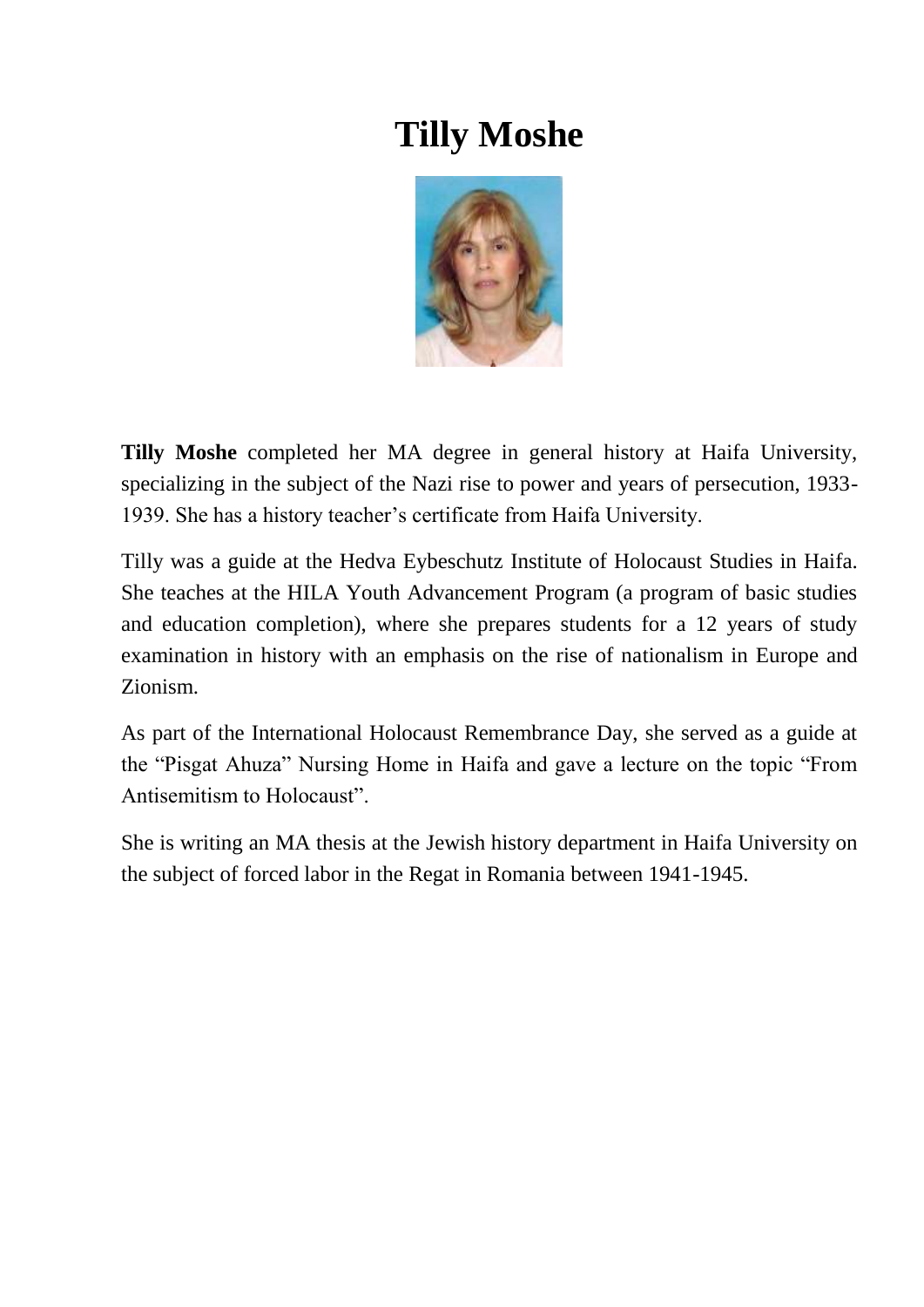## **Kamila Pałubicka**



**Kamila Pałubicka** is a PhD candidate and co-founder and the chairman of the NGO KULTUREBEN e.V (www.kulturerben.com). Since 2011 she has coordinated, led, trained and developed workshops and exhibitions in the field of Memorial Culture between Poland and Germany. She studied painting and graphics at the Academy of Fine Arts in Munich (2009 Diploma) and attended the master's degree program in European Cultural Heritage (M.A.) in Frankfurt O. in 2011. She wrote her master's thesis on "Memories and historical documents of the concentration camp Sonnenburg. Preservation of historical events in the context of social perception and active remembrance."

Since 2013 she has been working as a teacher. Today she teaches Fine Arts and Computer Science at the German School in Bucharest (Romania). She is currently developing and managing the Erasmus+ project: "Decipher Totalitarianism and Empower Democracy". It runs as a cross-curricular project with a specific focus on historical contents in the field of memorial culture. Young people from Greece, Spain, Germany and Romania will meet in Bucharest to study the Holocaust in Romania for 4 days to reflect about the future of the present generation of people through remembrance and contextualization of the history of the Holocaust.

She has published books on the Holocaust.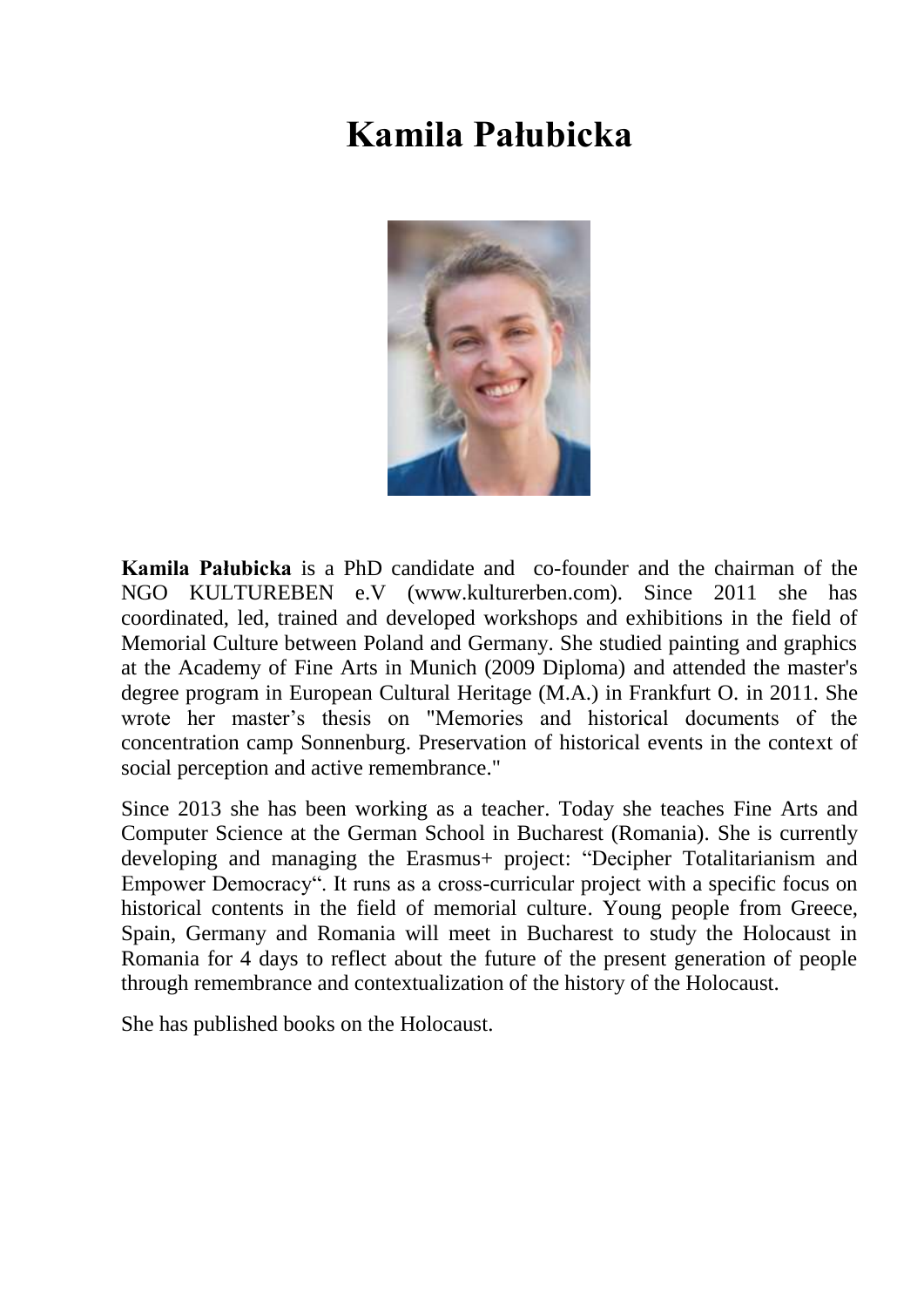#### **Dr. Sara Rosen**



**Dr. Sara Rosen** is a historian dealing with the Holocaust in Romania. She wrote her MA at the Institute of Contemporary Judaism at the Hebrew University of Jerusalem on "The Survival of the Jews in the Shragorod Ghetto in Transnistria", under the direction of Prof. Dalia Ofer. Her PhD dissertation was written under the direction of Prof. Ofer on the topic of "Public and Individual, Organization and Family, The Lives of the Jews in the North Transnistrian Ghettos (Mogilev, Schrogorod, Djurin, Murfa and Bershad) 1944-1941.

During her research, she attended numerous conferences in Israel and abroad in her research, and published articles on the fate of Transnistrian Jews in the Holocaust. Along with Prof. Dalia Ofer, she was the scientific editor of the Diary of Limpens Konstad Ghetto in Transnistria, which should be published in early 2020. Dr. Rosen also served as a historian in Boris's film imploring "Beyond Nistro" about Transnistrian Jews.

Dr. Rosen was a part of the Yad Vashem's team that researched and published the open ghettos report in the Regat, Romania

Dr. Rosen investigates the history of Appeldorn - Ilania: the children's village in the Netherlands for rescuing children from Romania and bringing them to Israel, as well as the Holocaust events in Romania (in the Regat) 1941-1944.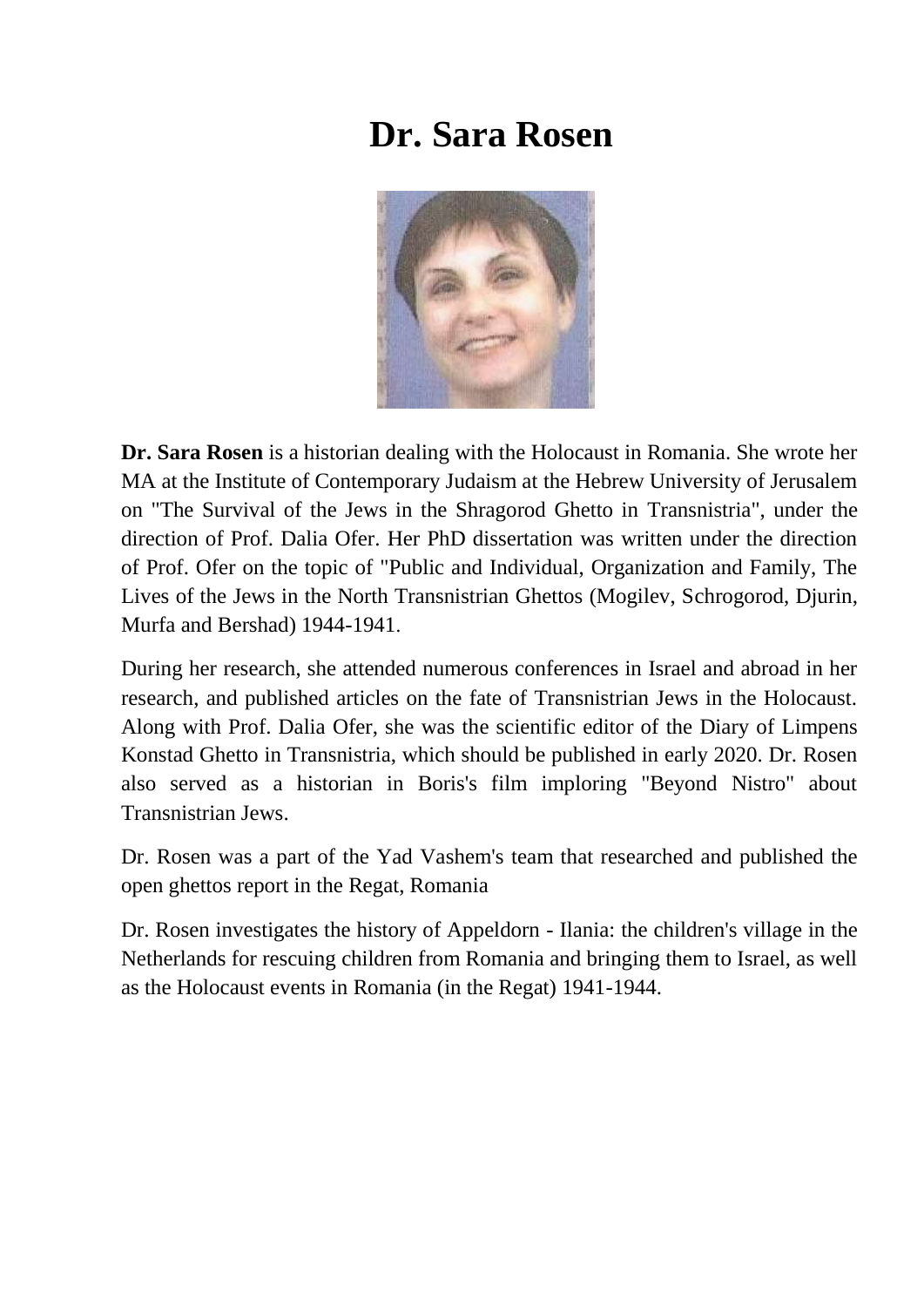## **Astrid Rottman**



**Astrid Rottman** is a practicing architect, senior partner at Asdesign 95 architecture office. She teaches architectural design at The Interior Design Department at UAUIM Bucharest and as a Ph.D student she currently develops a research thesis about Holocaust memorial architecture. During her professional activity, her works have been awarded in different Romanian architecture expositions such as Architecture Biennial and Bucharest Annual of Architecture and also in some of the national architecture contests

Her dissertation deals with the Architecture of Voices: In a maximum 10-15 years, the direct testimony of the Holocaust survivors reaches their biological limits. Their voices will be replaced exclusively by symbolic representations - books, performances, films, and exhibitions. What will be the consistency and significance of this memory? How this type of representation will create a living and affective connection with a distant past? How it will be received? And how it will be transmitted later?

To answer this question she deals with Memorial architecture in different form. The main purpose of the research thesis is to analyze the imaginary volumetric intersection between both realities that overlap in the memorial space: memory and the spectator. Also to build a concept and a theoretical model possible to follow in the memorialist architecture representation of the Holocaust in Romania based on local events.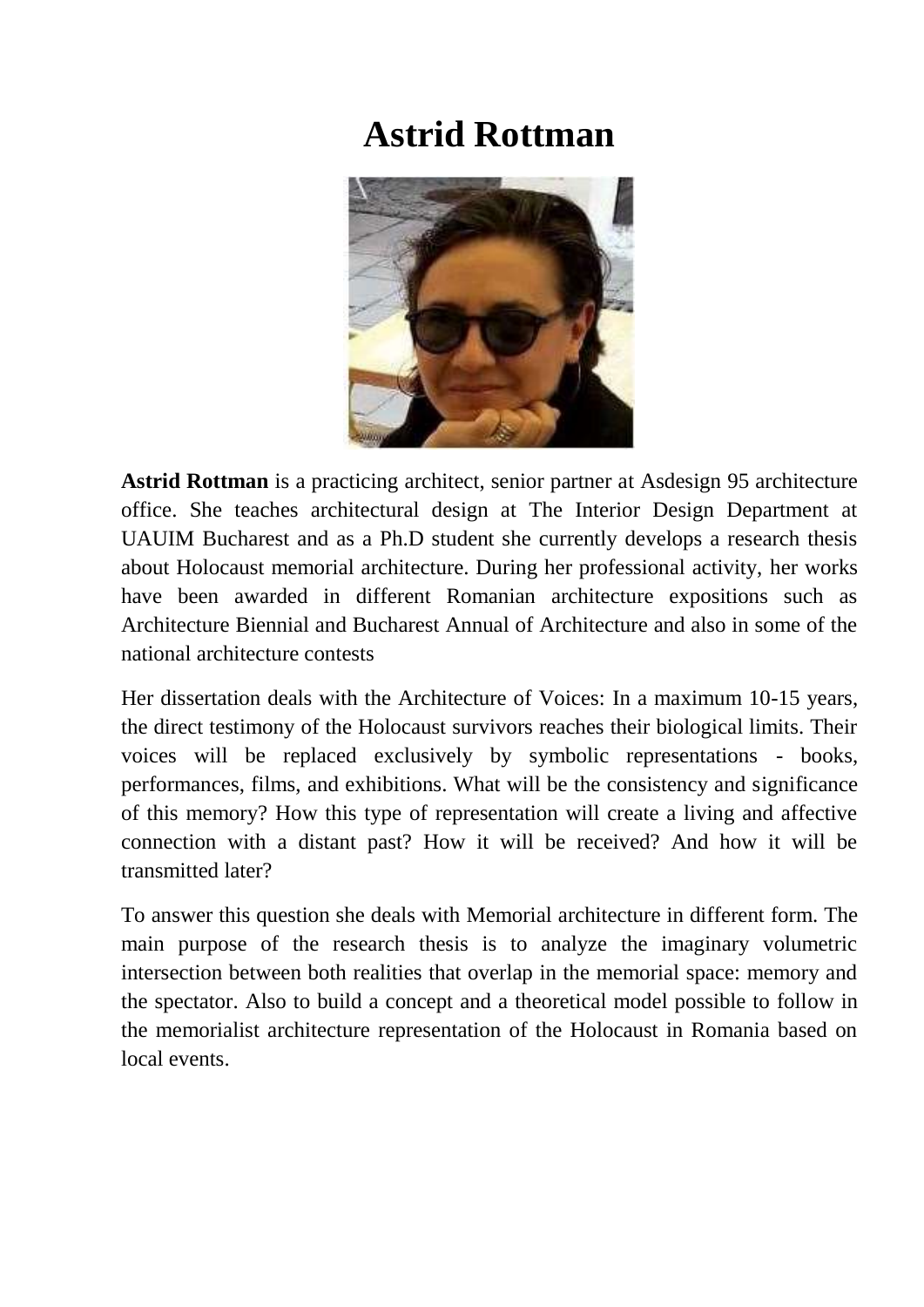# **Olga Stefan**



**Olga Stefan** was born in Romania, raised in Chicago, and is currently living in Switzerland. She is an independent researcher, curator, arts writer and documentarian whose focus is the Holocaust in Romania. She records survivors, organizes exhibitions, and develops Holocaust remembrance programs highlighting forgotten artists and individuals, as well as hidden chapters of Holocaust historiography.

Stefan launched the transnational platform for Holocaust remembrance through art and media, The Future of Memory

[http://www.thefutureofmemory.ro](http://www.thefutureofmemory.ro/) to make her research and work accessible to the public.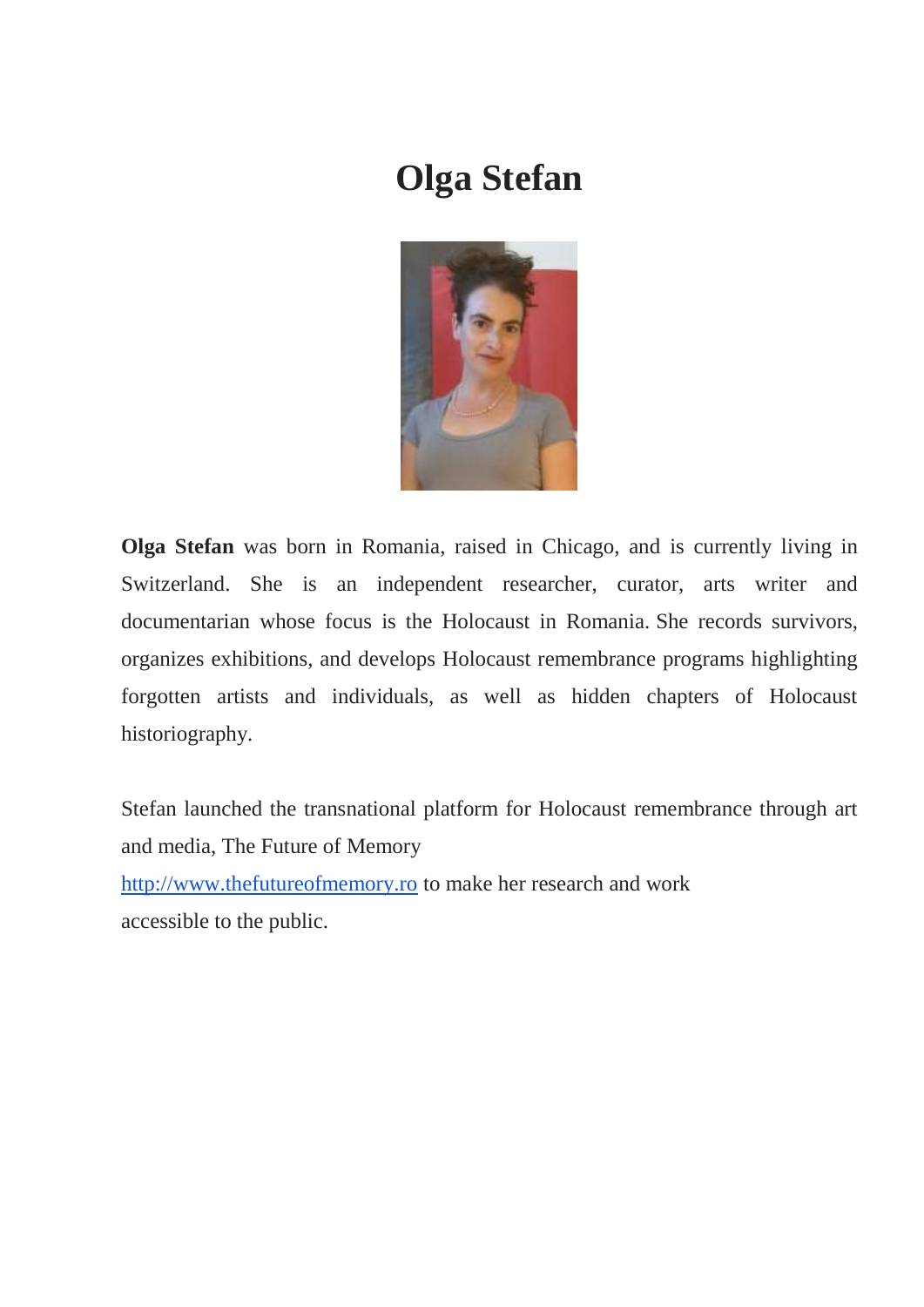# **Dr. Felicia Waldman**



**Dr. Felicia Waldman** (PhD 2001) is associate professor at the Center for Hebrew Studies, Department of Letters, University of Bucharest. She coordinates the Center and edits its academic journal, *Studia Hebraica*. Her expertise covers Jewish mysticism, Holocaust education in Romania and the Romanian Jewish heritage. She has published 4 books and over 30 articles and co-edited 3 volumes on these topics.

She has been involved in Holocaust education since 1998, when it was introduced as a mandatory topic in secondary education in Romania and organizes training sessions for history teachers in Holocaust education in cooperation with the Ministry of Education and various expert organizations from Romania and abroad.

She was invited to lecture at various conferences and programs, is the deputy head of the Romanian Delegation to the International Holocaust Remembrance Alliance, and former chair of the organization's Education Working Group. She has participated in numerous international research projects on Holocaust education, Jewish heritage, and the teaching of religion.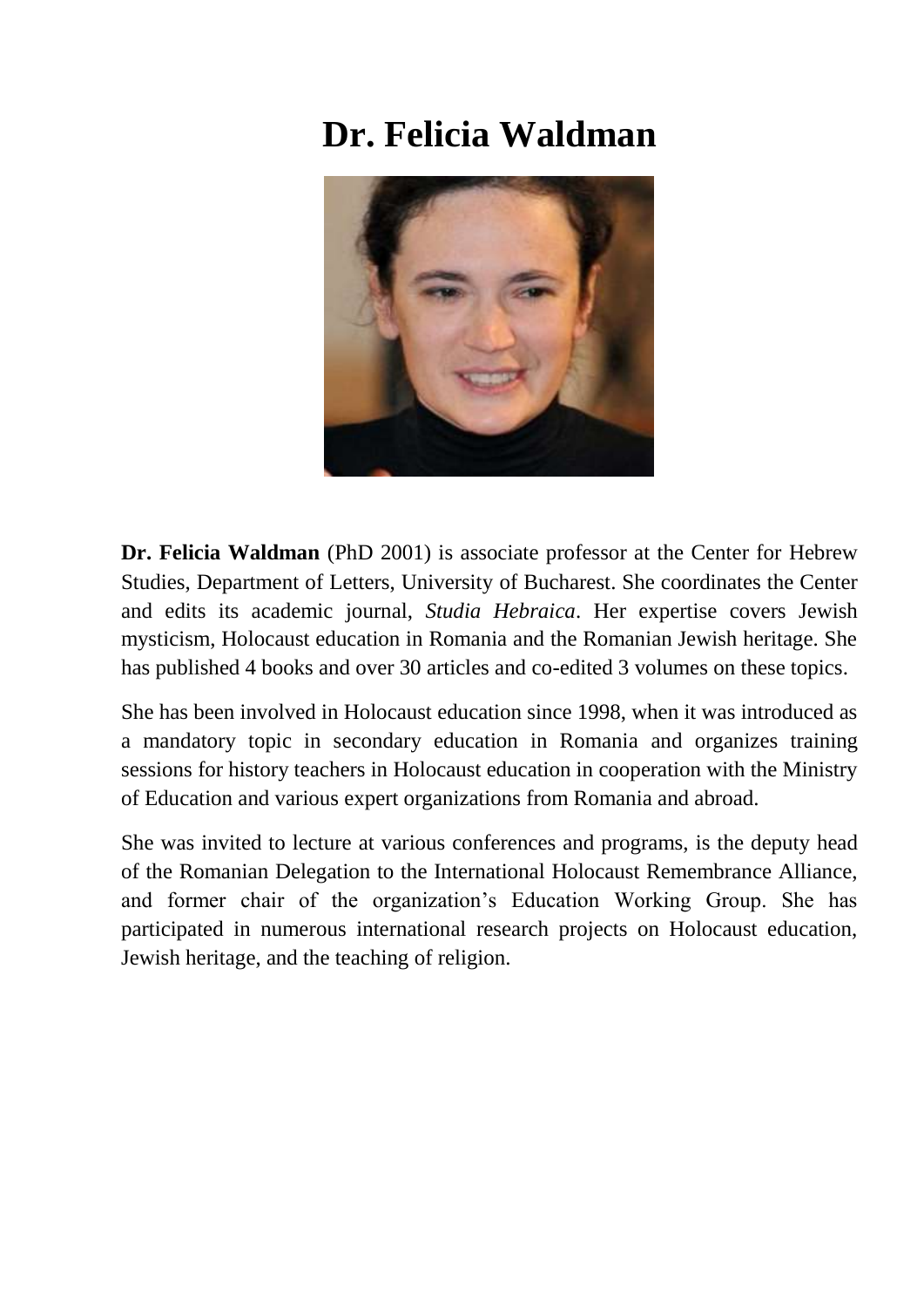#### **Dr. Avi Weber**



**Dr. iur. Avraham Weber** , LL.M., is a lawyer at Weber & Co. specializing in German and European law. Since 2008 he is the consultant to the Ministry for Senior Citizens chartered by the Israeli government to negotiate with foreign governments for restitution of property and Jewish rights. Due to his academic studies in Germany followed by a work experience at the German Bundestag, Dr. Weber holds good contacts and knowledge of both Israeli and German Political, Academic and Economical circles. As of 2005 he is a board member of the Israeli German chamber of commerce (IHK) and as of 2010 is a member founder of the Czech Israeli chamber of commerce. In 2012 he was appointed by the Tel Aviv Bar association to chair the Czech-Tel Aviv lawyers' friendship association. As of August 2020 he is a member of the board of EVZ fund.